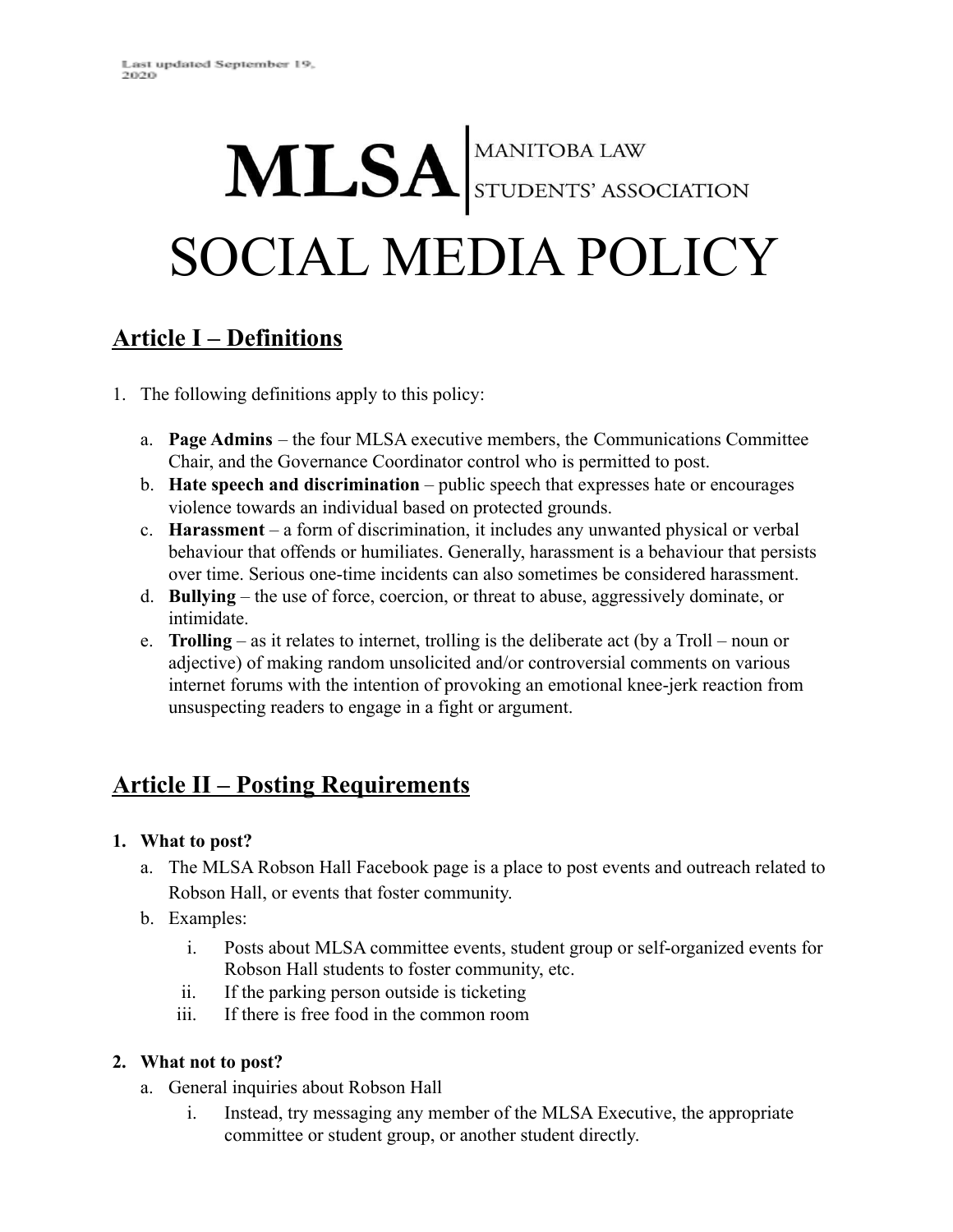- ii. Examples:
	- a. Asking when the exam schedule is being posted.
	- b. Asking when an event is.
	- c. Asking when final marks will be uploaded.
- b. General comments about Robson Hall
	- i. The MLSA Robson Hall page is very busy and should be kept only for things that are really important.
		- a. Don't worry nice and funny comments are appreciated, just keep them to the comment section in more necessary posts.
	- ii. Examples:
		- a. You're looking forward to an event.
		- b. You'd like to thank a committee or student group for something.
- c. Anything regarding "for sale" items
- i. Instead, consider using the MLSA Year Cohort pages if it is related to legal learning or items.
	- a. Note that this is not a general approval of advertisements of for sale items, or for these pages to become a marketplace
	- b. Repeated misuse of this allowance (as determined by the Communications Committee Chair, their committee's membership and the MLSA Executive) may result in a loss of posting privileges.
	- a. Inquiries or posts about something personal and/or that has no relevancy to Robson Hall
		- i. This is what your personal Facebook page is for.
		- ii. Examples:
			- a. You're having a yard sale.
			- b. You're wondering about fun activities to try in Winnipeg.
	- b. Posts, comments, or communications that could be construed as hate speech, discriminatory, harassment, and/or bullying
		- i. Communications such as this will not be tolerated on any MLSA or Robson Hall related social media groups.
		- ii. If identified, the Page Admins have sole discretion to delete the post or turn off comments, and the author of the post can be muted, blocked or removed by the Page Admins.
	- c. Mass posting/commenting, "trolling", and any other communication that is not beneficial to discussion or the overall well-being of students such that is distressing –
		- i. Communications such as this are also discouraged and may be found to be harassment.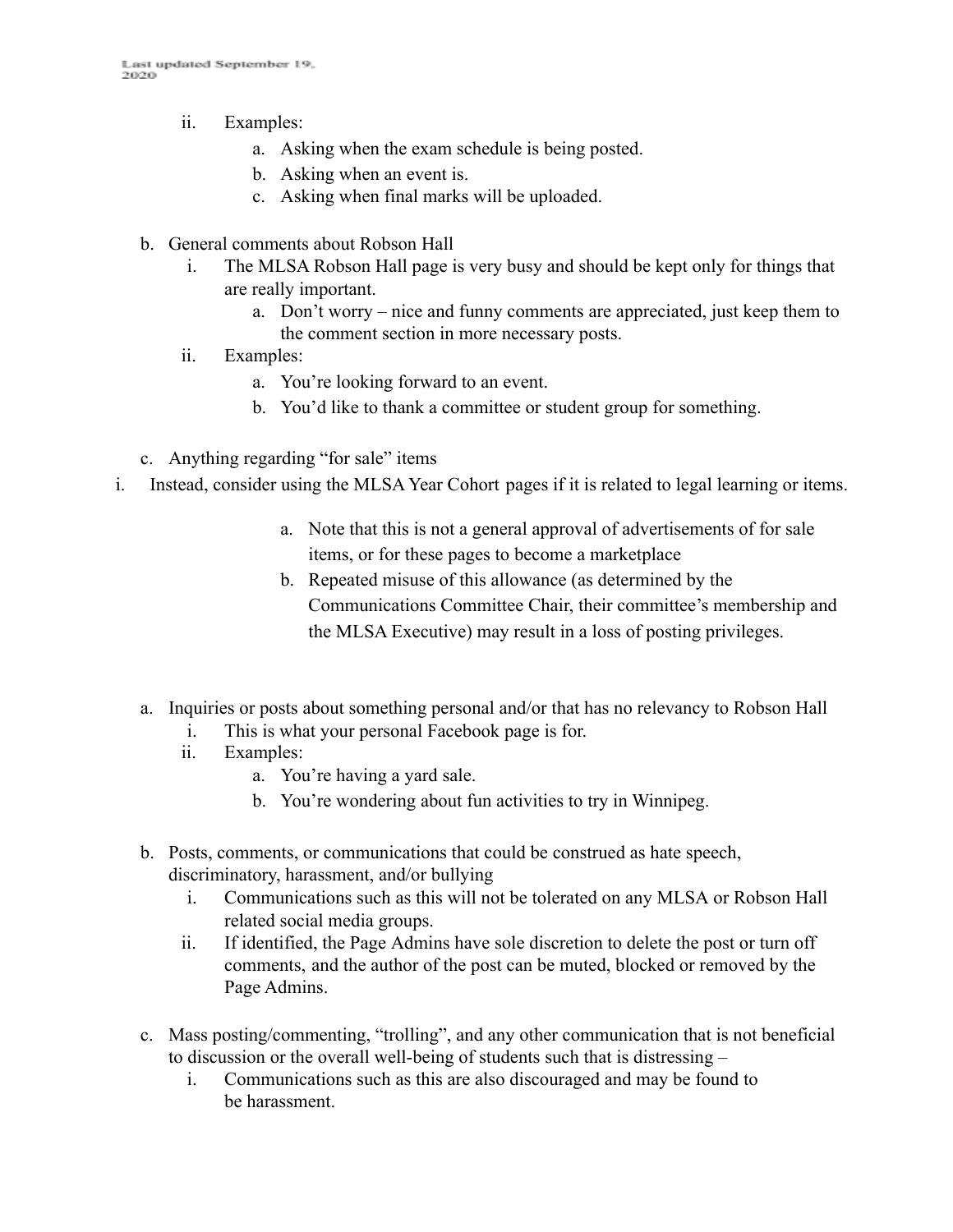#### **3. When to post?**

- a. Are you wanting to remind people about an event you're organizing?
	- i. Please keep these reminders to a minimum.
	- ii. While we recognize that law students are busy and may forget certain things, please limit the number of reminders you post.
- b. For events, please limit the reminders to the following:
	- i. One general announcement;
	- ii. One reminder the week of the event; and
	- iii. One reminder on the last day to buy tickets.
- c. This policy and similar related policies may be temporarily diverted from on an ad-hoc basis, and are ultimately at the discretion of the Communications Committee Chair, its members (official and ex-officio) and MLSA Executive member(s) responsible for both the event and communication about said event. Should a situation arise that calls for minor divergence from the above, discretion lies with all of those named.

#### **4. Where to post?**

- a. Less is more. Ask: who is this message relevant to?
- b. Is your message relevant to all of Robson Hall?
	- i. If yes, please refrain from posting in each of the individual years' pages AND the MLSA Robson Hall page.
	- ii. The more posts you make, the more likely it is that your notification will get lumped together with other posts made that day, making all of them less easily viewable – this is about courtesy to other posters as well as all students.
- c. Is your message relevant to only a specific group of students?
	- i. Streamline your messages and try to keep them tailored to specific (relevant) pages.
	- ii. Example: If your post is about an orientation event for 1Ls, post *only* in the Facebook group whose membership is limited to current 1L students.
- d. Individual Student Group pages
	- a. If you are hosting an event with your student group, post in the relevant page.
	- b. Post in your individual group page first.
	- c. A Student Group may post in the MLSA Robson Hall page in addition to its own, subject to the post meeting the criteria to be eligible for approval, and the Student Group may be limited in the number or frequency of posts that are approved.
	- d. As an exception to the general rule in section 3, a Student Group may post one reminder for a Student Group's event in the MLSA Robson Hall page either the day of or one day before your event, to ensure maximum attendance and notifications.

### **Article III – Enforcement**